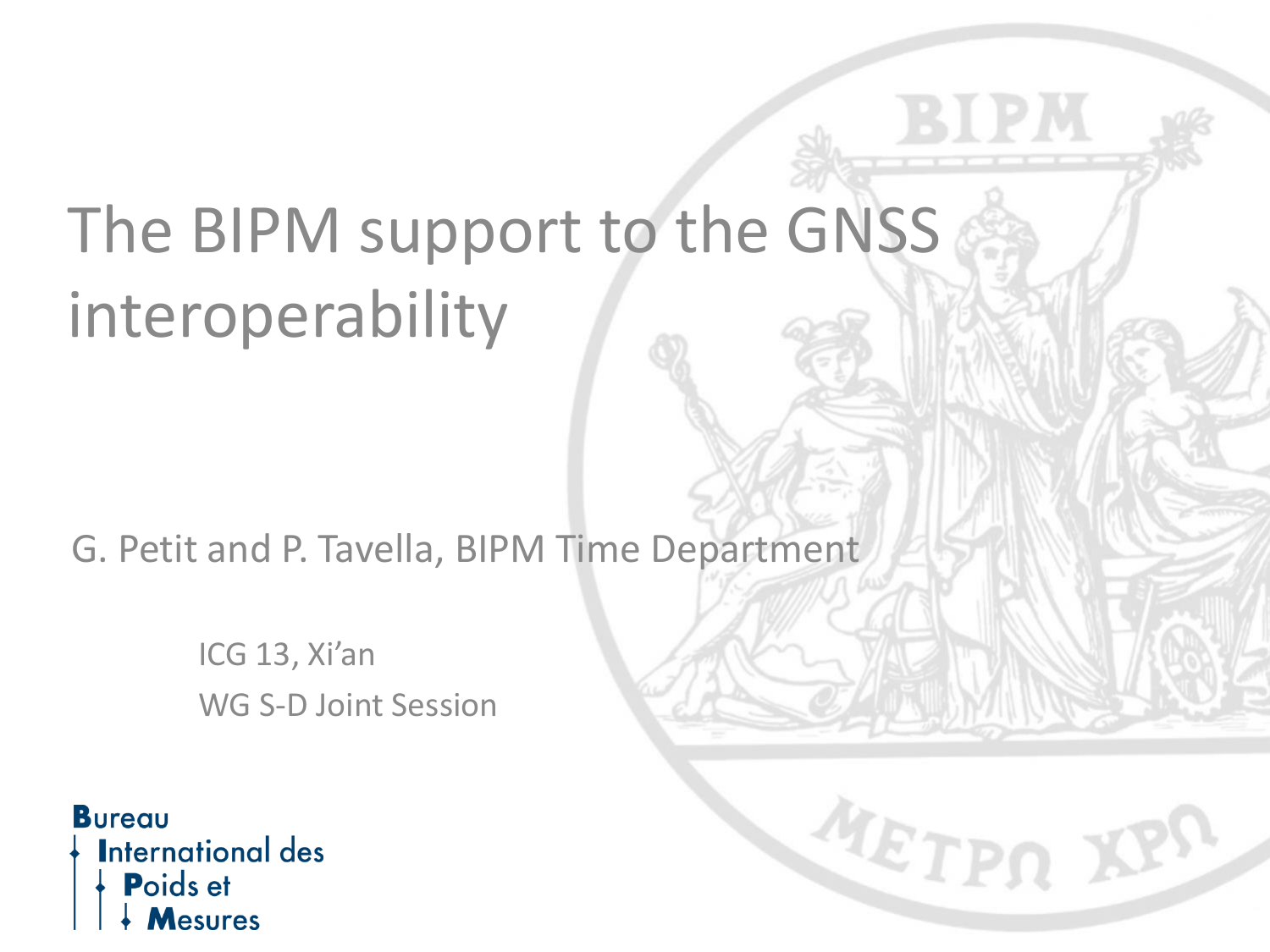#### #21-B: On the monitoring of offsets of GNSS times

- 2017 wording of Recommends 4:
- "*In order to promote GNSS compatibility and interoperability, GNSS providers and time relevant organizations, including the BIPM, actively develop methods to monitor the offsets between GNSS times, share the monitoring data and relevant research results and actively collaborate with the relevant experts in WG D and S*."
- 2<sup>nd</sup> Joint timing workshop of WG S and WG D: 20 June 2018
	- Well attended by experts of GNSS providers and time relevant organizations;
	- Several interesting presentations, including new methods to determine the offsets between GNSS times;
	- No clear consensus emerging: Additional work is necessary to assess the accuracy goals for the GNSS time offsets, and consequently the methods to determine them;
- The WG D will discuss tomorrow; work stemming from Recommendation 21B should continue.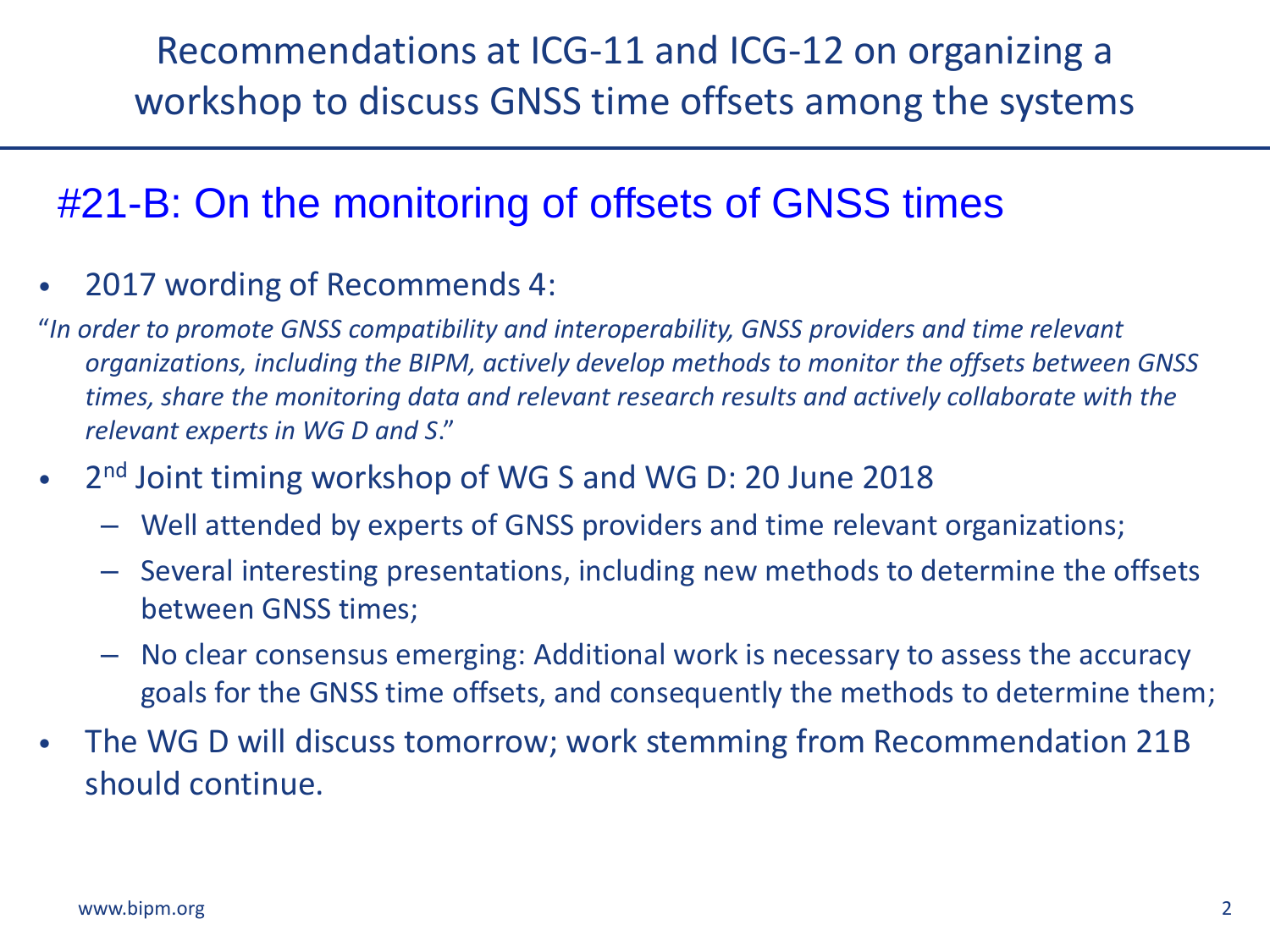### GNSS system times offsets / evaluation and broadcast

- Broadcast of GNSS system times offsets is « necessary » for the systems interoperability
	- E.g. GPS-Galileo offset (GGTO) is currently evaluated and broadcast by Galileo (using a GPS/Galileo calibrated chain)
- Strategy is to be defined for the procedure of evaluation of all system time offsets (by Service Providers)
- The BIPM is keen to work together with GNSS and timing experts with the common aim to find a solution ensuring interoperability

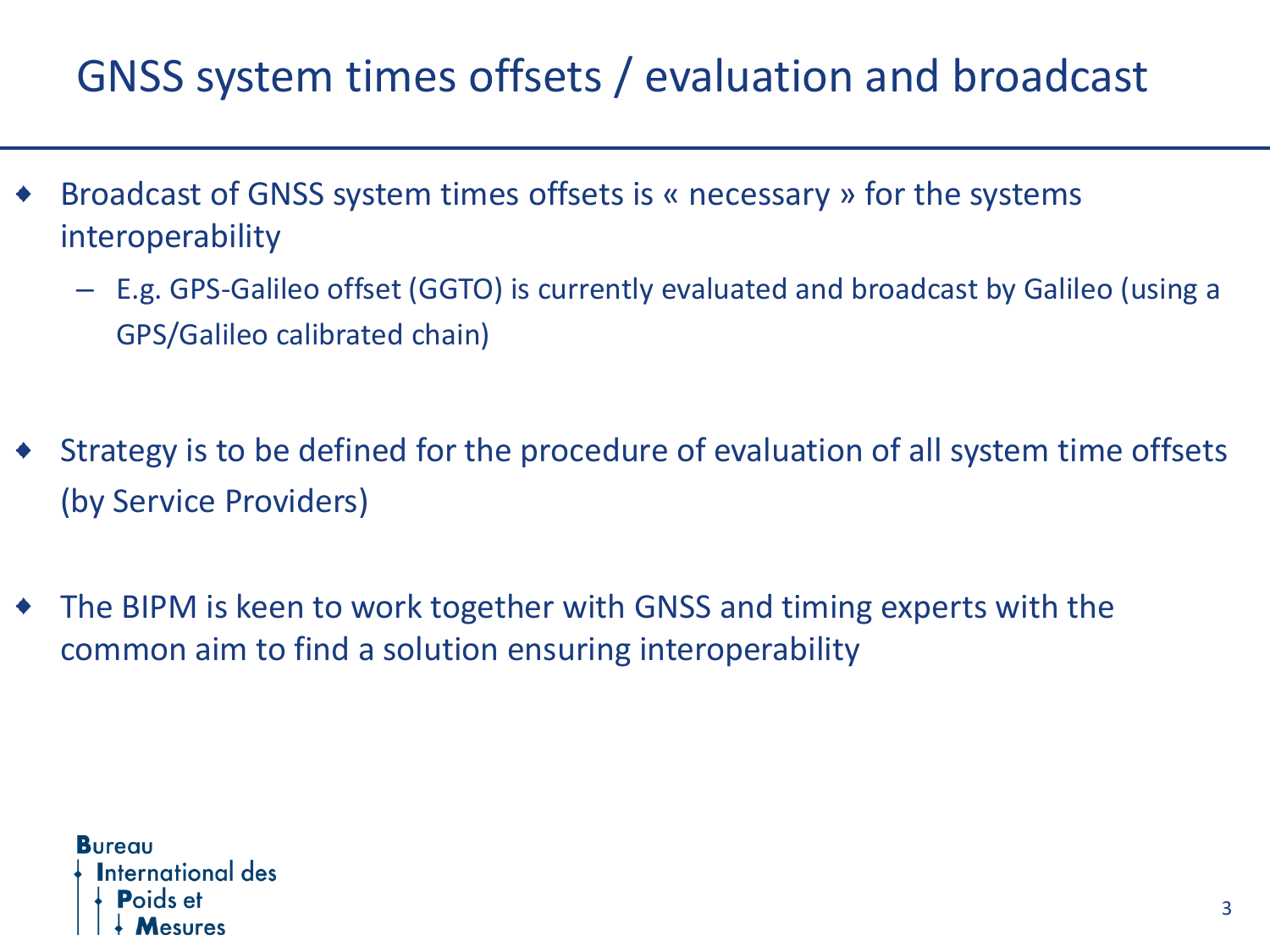Each GNSS computes and broadcast the offset of its system time with respect to **a reference adopted by convention** which can be

1. A simple average of all GNSS times as realized by a calibrated multi-sytem receiver

*See work by Sesia et al. and ESA presentations at the June 2018 workshop* This solution requires that each GNSS Provider manages a calibrated multi-GNSS Rx, computes and predicts the « average » with identical algorithm (e.g. outliers), uploads with similar latency.

Special care to calibrations, changes in systems, real time algorithms…

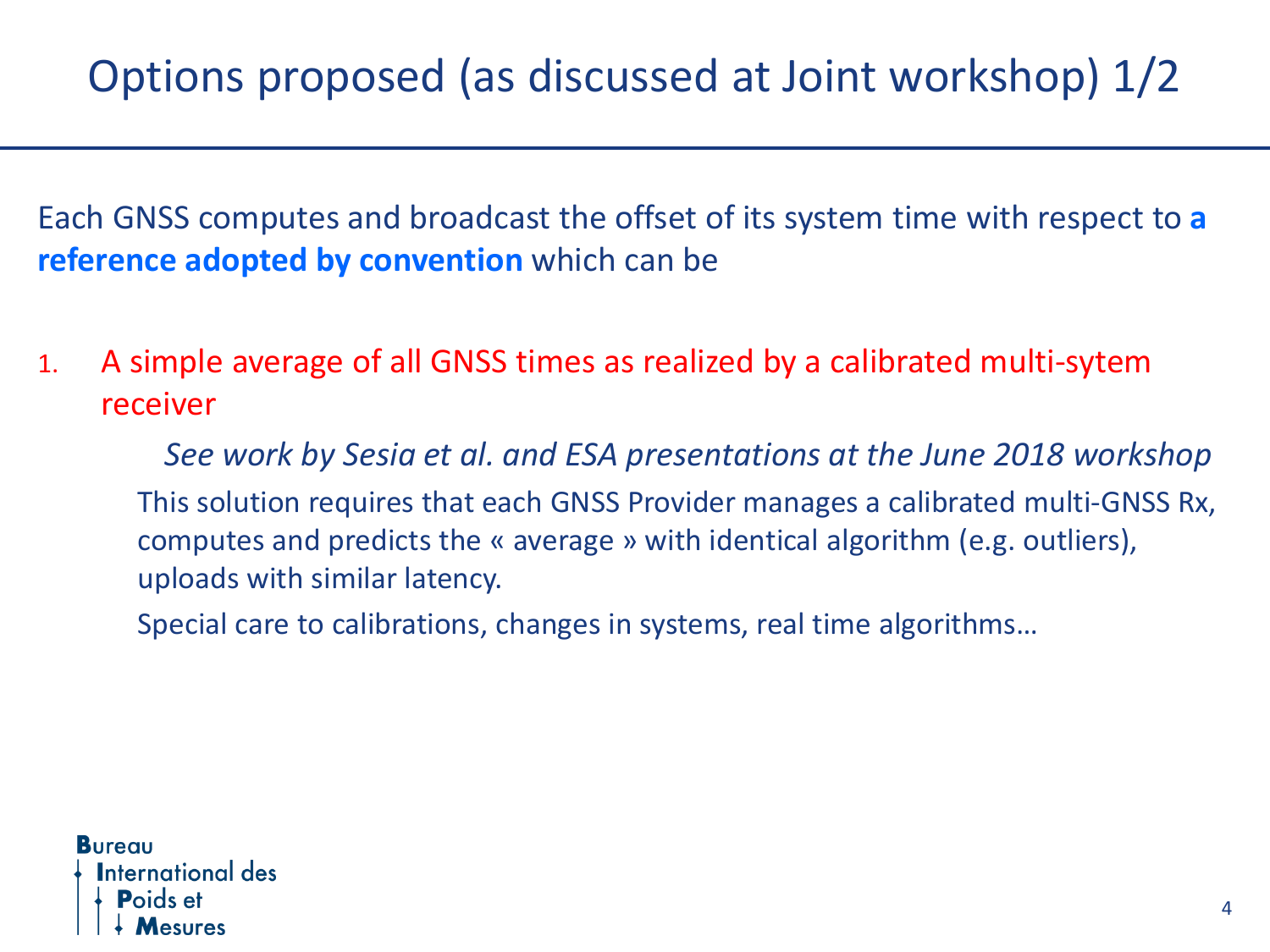Each GNSS computes and broadcast the offset of its system time with respect to **a reference adopted by convention** which can be

- 2. A proxy of UTC e.g.
	- a. the presently realized « prediction of UTC/UTC(k)» already computed and broadcast by each system (see Sesia et al.)

*This is bound by the degree of equivalence of all « predictions of UTC/UTC(k) » and by the accuracy of such predictions.*

b. A prediction of UTCr as can be accessed by each GNSS through a UTC(k) participating to UTCr

This improves over 2a by levelling the degree of equivalence of all « predictions of UTC/UTC(k) », the uncertainty is to be assessed.

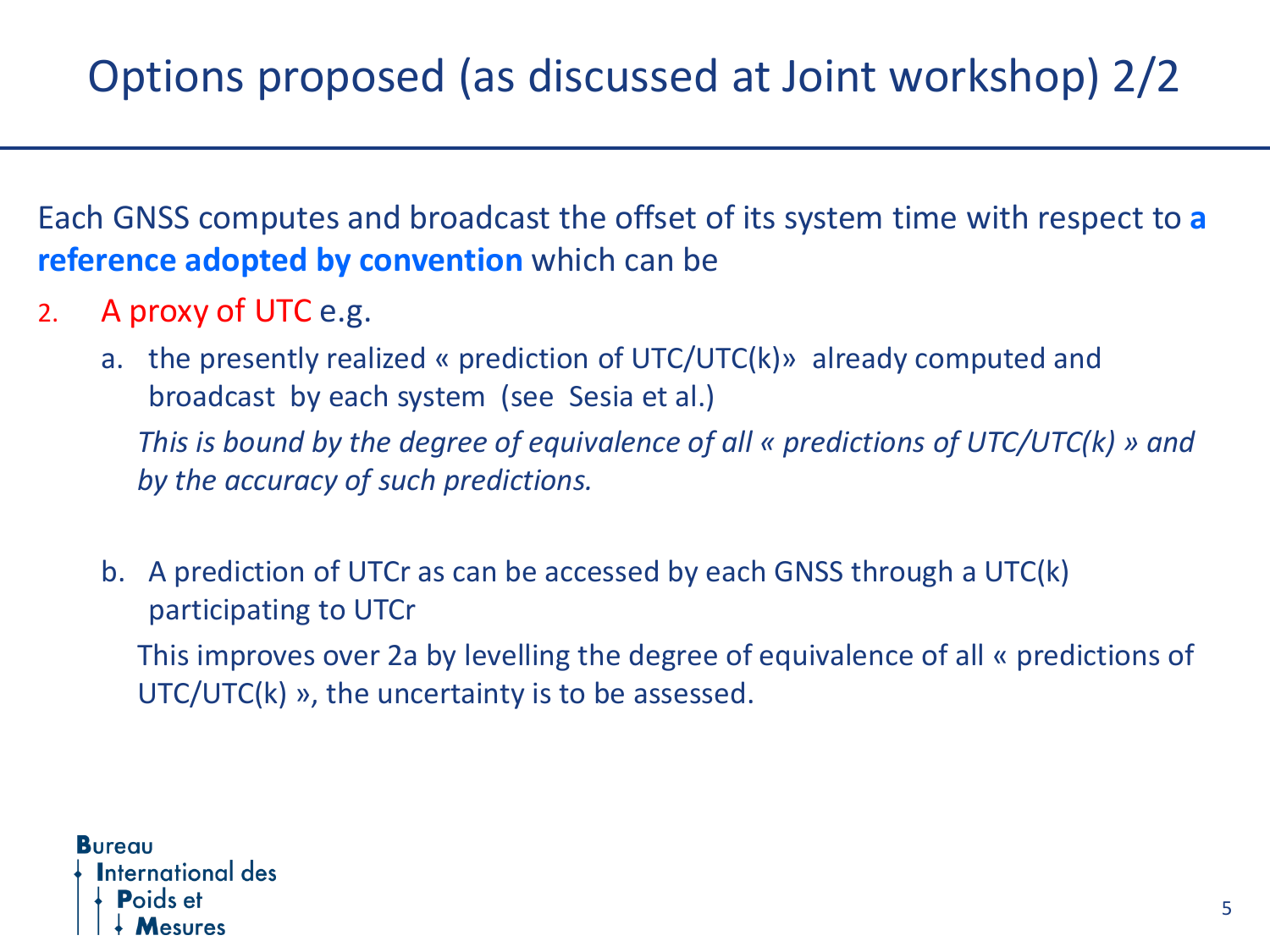## Improvement in Rapid UTC (UTCr)



**Bureau International des Poids et Mesures**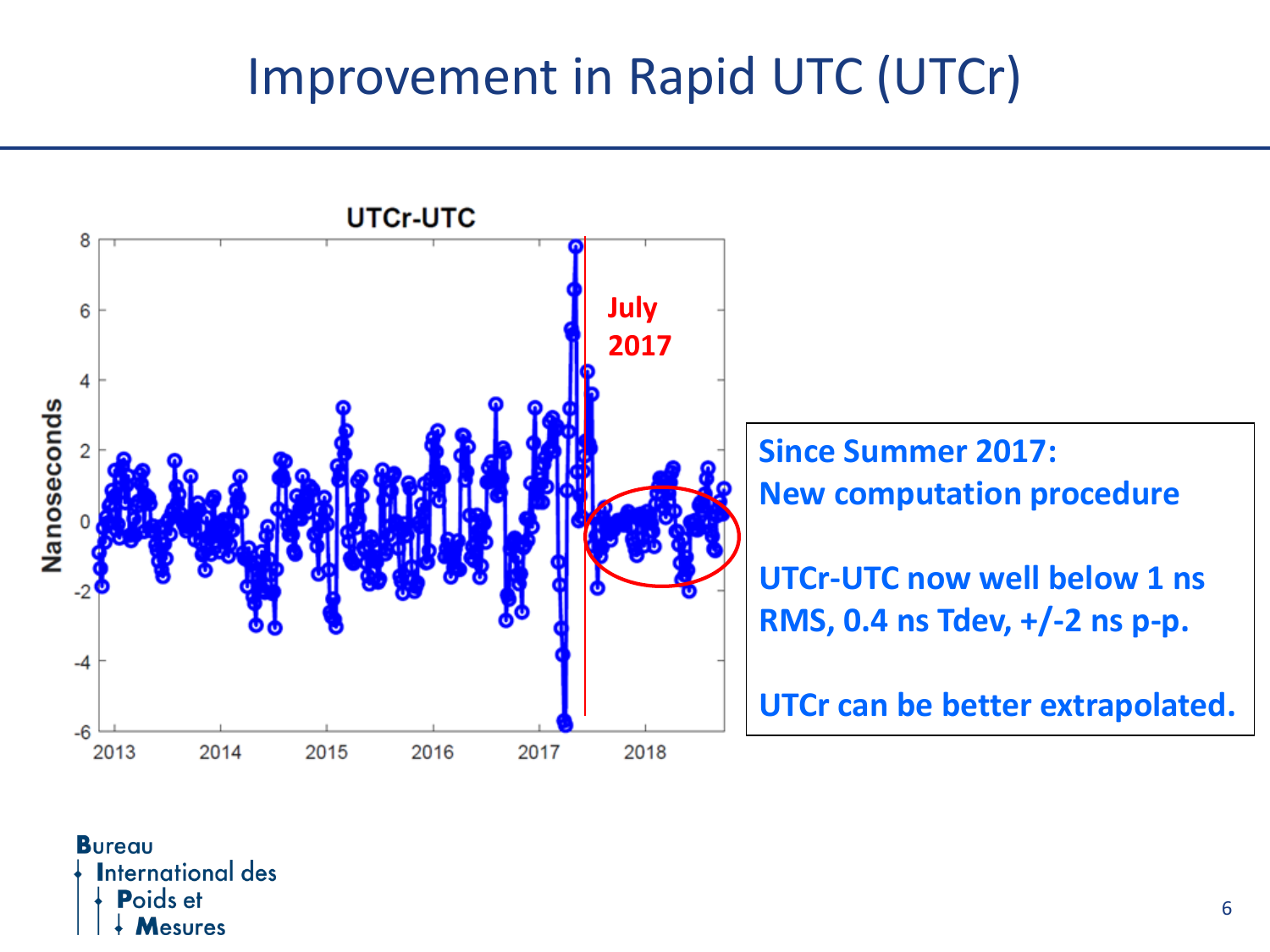▪ Solution 2a: « Main labs » UTC(k) realize UTC within 1.5 – 3 ns RMS. Thus assimilating UTC(k) to UTC(l) causes errors of 2-3 ns RMS (6-12 ns range). (This example uses data since July 2017, date of a change of algorithm in UTCr)

- Solution 2b: Using UTCr, which can be accessed by each GNSS through a UTC(k), as a conventional reference, would suppress this « assimilation error ».
	- BUT  $[UTCr UTC(k)]$  must be extrapolated, presently over 3-9 days. This extrapolation error must be estimated and added.
	- Extrapolation would be reduced if UTCr is available more often.
	- The BIPM has a work program which is approved by member states. New proposals have to be evaluated before possible application.

**Bureau International des**